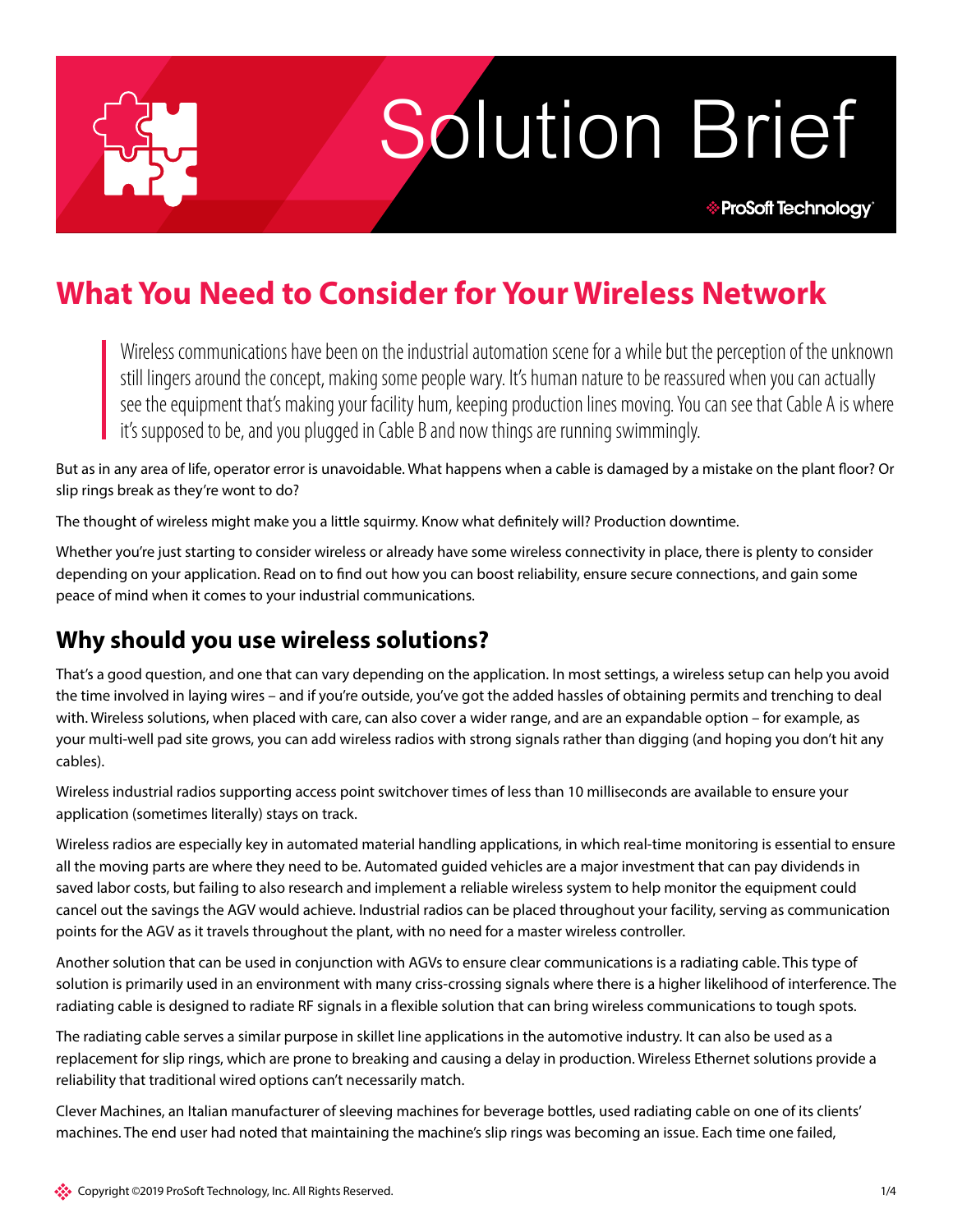production had to cease – and since the machine was wrapping sleeves on five bottles per second, each damaged slip ring was proving to be costly.

The company paired a radiating cable with wireless radios designed to support applications involving moving machinery. The combination allowed the end user to have reliable communications – and significantly less downtime due to damaged slip rings.

# **Preparing for your wireless network**

If you're getting started on building a wireless network, early preparation is key.

Even if you think you know what your application will look like a year, five years, or 10 years from now, it's a good idea to select equipment with an eye to how your operation may expand in the future. When evaluating solutions, find out from potential suppliers and system integrators what they would recommend in terms of design, placement, and type of solution – you may go into a project with an idea of what radio or gateway would work best, but your resident expert may have another direction that may make more sense in your operation.

Before you start supplier discussions, it's a good idea to internally discuss the basic needs and connections. For some of these you may need assistance from the supplier(s), but it's a good idea to have a checklist noting what you need to consider. This includes determining what types and the number of devices you will be connecting, or can project you will need to in the future; your data transfer rates; and the amount of data that will be sent. You may also want to consider the environment in which you will be communicating – if you're dealing with extreme temperatures, for instance, you may need a more robust wireless solution that can withstand the harsh status of your location.

As an example, consider the recent implementation of industrial wireless radios in an Italian facility for the eco-ethical firm Gruppo Mauro Saviola. The company modernized its control system, and found that in doing so the need for a more robust communications network emerged. Various vendors were considered for the wireless work. The end user opted for the company that helped them in forming a detailed layout of the application, as well as provided assistance in planning the best antenna spots for the master and repeater radios they'd be using.

Other aspects to consider include antenna type and location. When you're planning your wireless network, you should take note of any obstructions or line-of-sight issues – you can use that information to determine with your wireless expert where antennas would benefit you most. The distance data needs to travel and the frequency needed will also help inform your plans. (For more information about all of these factors, check out this *[educational video on antenna selection and installation](http://psft.com/CW0).*)

Space within the application can also be a factor when it comes to selecting antennas. Mirage Ltd., an AGV manufacturer in England, worked on a project for a major vehicle manufacturer that was looking to drop its practice of having dollies moved by workers throughout its plant. The new solution would feature the AGV driving under the dolly that contained parts. The parts would be delivered to the assembly line before the AGV returned to the collection point to drop off the empty dolly and retrieve a new one before heading back to the assembly line.

At issue was the tight squeeze of the dolly with the AGV – Mirage needed to bring the AGV lower to accommodate the dolly, while retaining reliable communications. The radio supplier offered its support and had Mirage try out a lower-profile OMNI antenna with MIMO to see if that provided adequate communications in the tight space. That did the trick!

## **Secure remote access via cellular**

Need to remotely monitor your equipment and not a big fan of business travel? There are wireless solutions for that, too.

With some cellular solutions, you can monitor your remote equipment, accessing diagnostics and doing some troubleshooting from wherever you are. Be sure to opt for a solution that supports 4G LTE rather than just 3G – *[as the latter becomes more and](http://www.prosoft-technology.com/Landing-Pages/Content/From-3G-to-4G-LTE)  [more outdated](http://www.prosoft-technology.com/Landing-Pages/Content/From-3G-to-4G-LTE)*, it's in your company's best interest to use broadband technology that will support longevity for your application.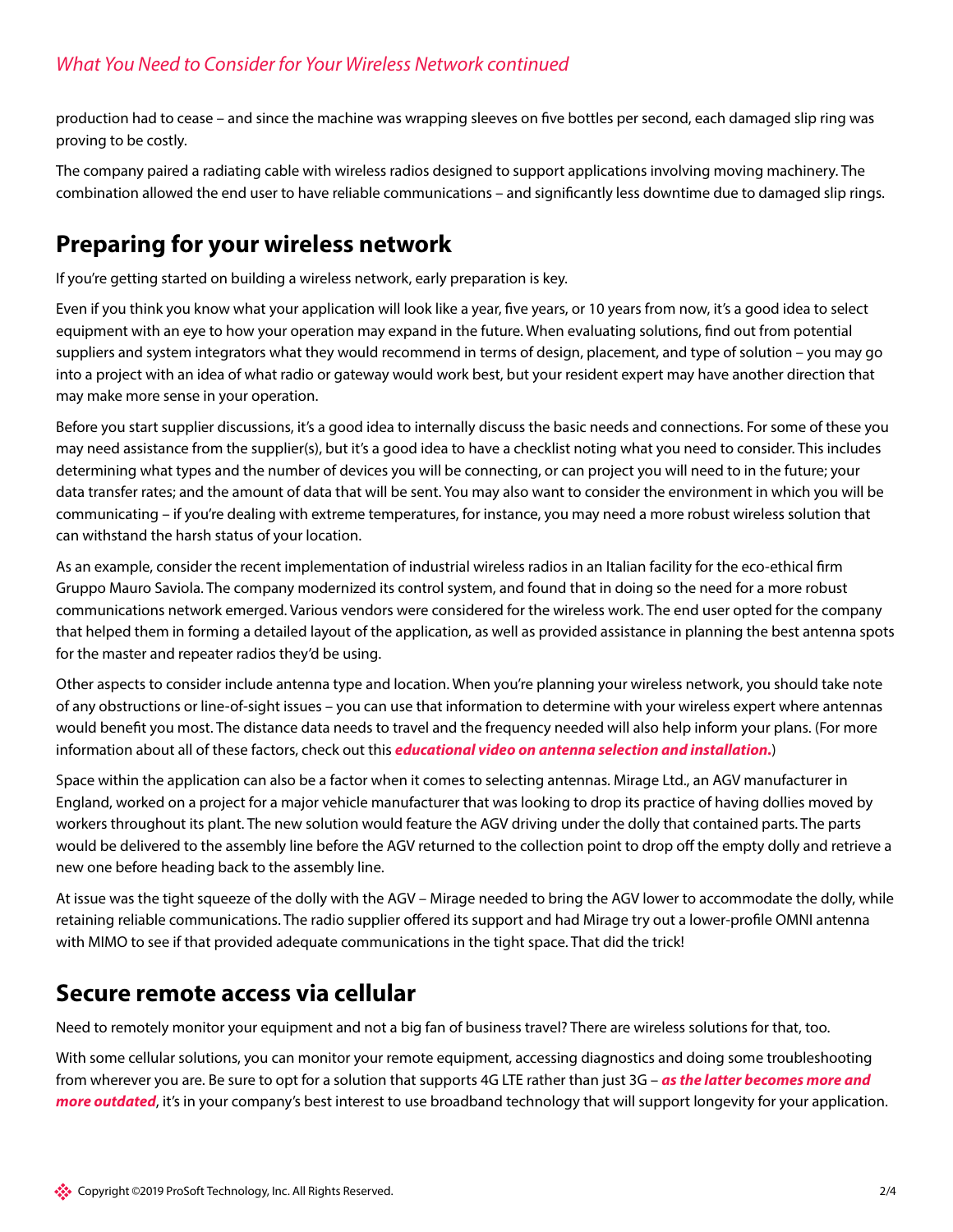## *What You Need to Consider for Your Wireless Network continued*

One way you can monitor your cellular solution and thus your remote equipment is through a cloud-native platform that you can access from anywhere in the world. When assessing your options for remote access, consider the security concern carefully: Given the sophistication of hacking efforts in recent years, take extra measures to ensure your data and information about your equipment's locations are kept private to avoid tampering.

With that in mind, here are some security features that can indicate a more secure platform :

- No need for user-installed software and the security patches/updates that may come through for it this is one avenue that hackers can use to gain access. This will also save workers' time.
- Additional authentication when adding equipment and authenticating users
- Use of HTTPS within the platform

A primary benefit to being able to remotely access and troubleshoot equipment is the likely reduction of the time and costs involved in business travel. An Oregon city whose wastewater department implemented a system involving cellular gateways and a cloud-native remote access platform saw decreased transportation and maintenance costs, as well as reduced engineering time.

## **What will you use wireless for?**

As you've read, there are many functions that wireless communications may be preferable for. What's important is choosing what's best for your application now and in the near future. Solutions vary depending on your need, so take stock of your environment and business goals before implementing wireless products on your network. Suppliers are available to help you determine the layout that will help you meet your objectives, so seek out their expertise.

Wireless communications can open up a new world of data for your business – and new benefits as a result.

*Learn more about Industrial Wireless Solutions [here](http://psft.com/CWT).*